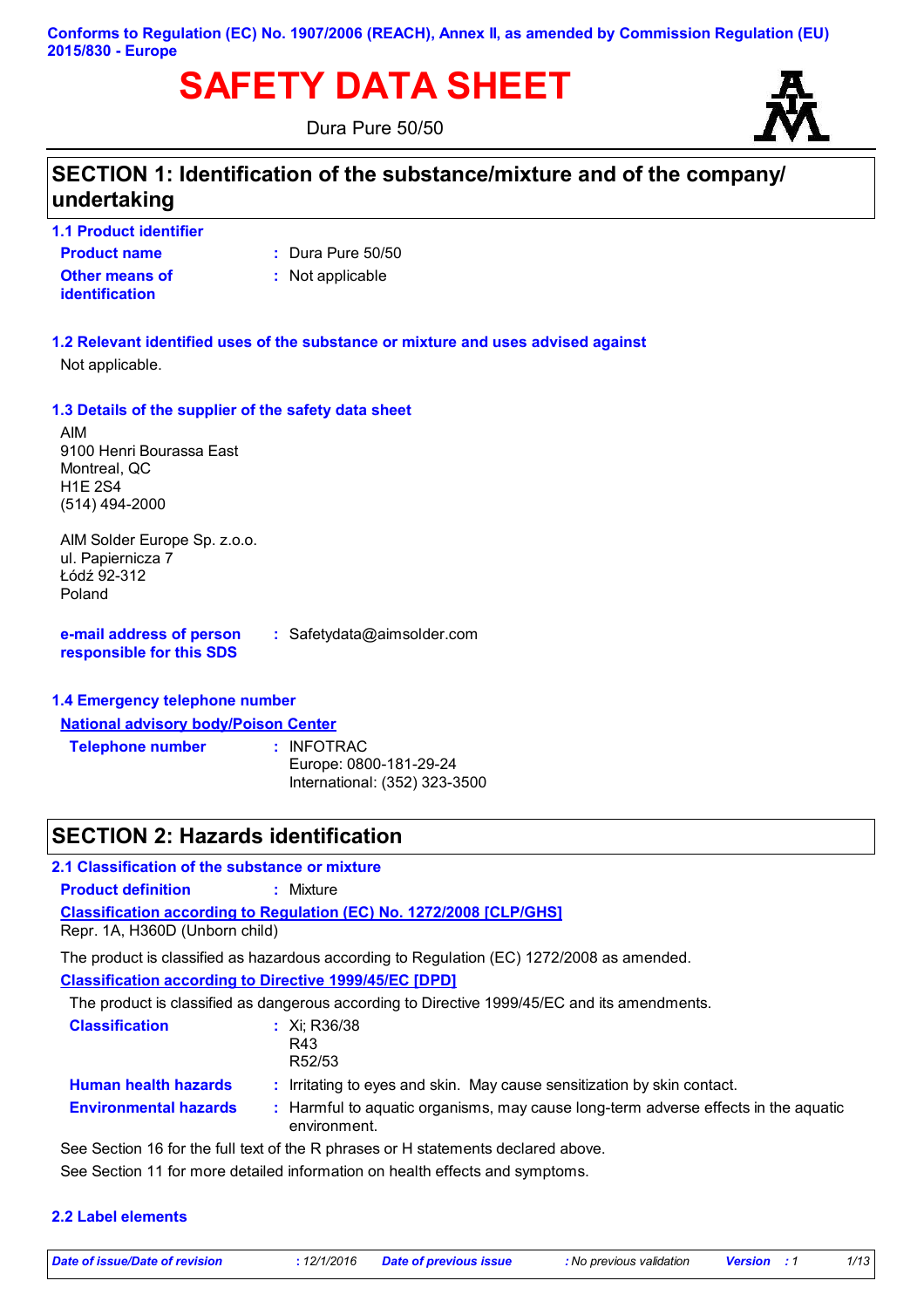## **SECTION 2: Hazards identification**

| <b>Hazard pictograms</b> |  |
|--------------------------|--|
|                          |  |



|                                                                                                                                                          | $\sim$                                                                                                                      |
|----------------------------------------------------------------------------------------------------------------------------------------------------------|-----------------------------------------------------------------------------------------------------------------------------|
| <b>Signal word</b>                                                                                                                                       | Danger                                                                                                                      |
| <b>Hazard statements</b>                                                                                                                                 | : May damage the unborn child.                                                                                              |
| <b>Precautionary statements</b>                                                                                                                          |                                                                                                                             |
| <b>Prevention</b>                                                                                                                                        | : Obtain special instructions before use. Wear protective gloves. Wear eye or face<br>protection. Wear protective clothing. |
| <b>Response</b>                                                                                                                                          | : IF exposed or concerned: Get medical attention.                                                                           |
| <b>Storage</b>                                                                                                                                           | : Store locked up.                                                                                                          |
| <b>Disposal</b>                                                                                                                                          | Dispose of contents and container in accordance with all local, regional, national and<br>international regulations.        |
| <b>Hazardous ingredients</b>                                                                                                                             | : lead compounds                                                                                                            |
| <b>Supplemental label</b><br>elements                                                                                                                    | : Not applicable.                                                                                                           |
| <b>Annex XVII - Restrictions</b><br>on the manufacture,<br>placing on the market and<br>use of certain dangerous<br>substances, mixtures and<br>articles | : Restricted to professional users.                                                                                         |
| <b>Special packaging requirements</b>                                                                                                                    |                                                                                                                             |
| <b>Containers to be fitted</b><br>with child-resistant<br>fastenings                                                                                     | : Not applicable.                                                                                                           |
| <b>Tactile warning of danger : Not applicable.</b>                                                                                                       |                                                                                                                             |
| <b>3 Athor hazarde</b>                                                                                                                                   |                                                                                                                             |

### **2.3 Other hazards**

**Other hazards which do : not result in classification** : None known.

## **SECTION 3: Composition/information on ingredients**

| <b>3.2 Mixtures</b>               | $:$ Mixture                                            |               |                                                                             |                                                                                 |             |
|-----------------------------------|--------------------------------------------------------|---------------|-----------------------------------------------------------------------------|---------------------------------------------------------------------------------|-------------|
|                                   |                                                        |               | <b>Classification</b>                                                       |                                                                                 |             |
| <b>Product/ingredient</b><br>name | <b>Identifiers</b>                                     | %             | 67/548/EEC                                                                  | <b>Regulation (EC) No.</b><br>1272/2008 [CLP]                                   | <b>Type</b> |
| lead                              | EC: 231-100-4<br>CAS: 7439-92-1<br>Index: 082-001-00-6 | $>50-$<br>≤75 | Xn: R20/22<br>R <sub>33</sub><br>N; R50/53                                  | Acute Tox. 4, H302<br>Acute Tox. 4, H332<br>Repr. 1A, H360D<br>(Unborn child)   | [1] [2]     |
|                                   |                                                        |               | See Section 16 for<br>the full text of the R-<br>phrases declared<br>above. | See Section 16 for the<br>l full text of the H<br>statements declared<br>above. |             |

There are no additional ingredients present which, within the current knowledge of the supplier, are classified and contribute to the classification of the substance and hence require reporting in this section.

There are no additional ingredients present which, within the current knowledge of the supplier and in the concentrations applicable, are classified as hazardous to health or the environment, are PBTs, vPvBs or Substances of equivalent concern, or have been assigned a workplace exposure limit and hence require reporting in this section.

Type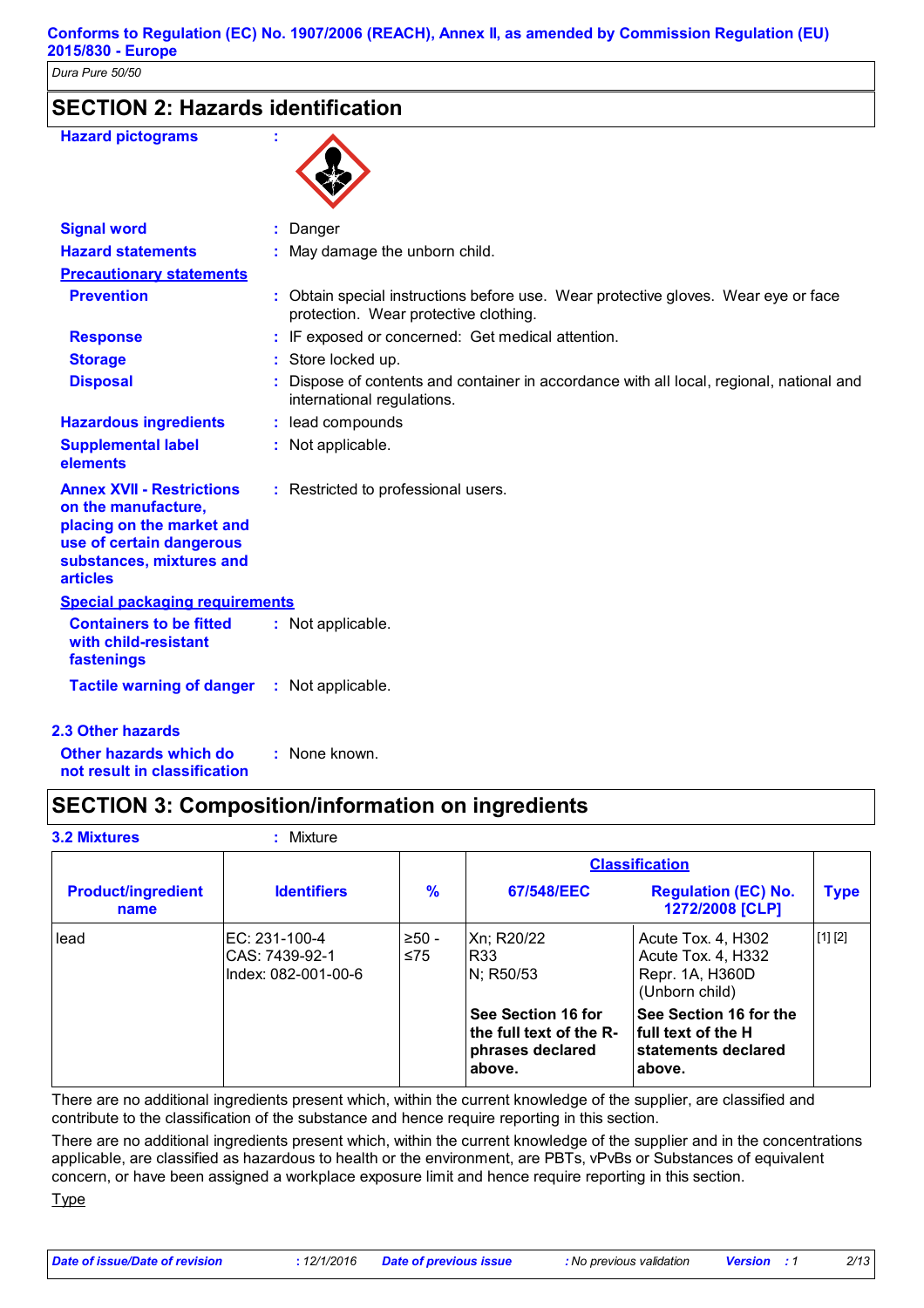**Conforms to Regulation (EC) No. 1907/2006 (REACH), Annex II, as amended by Commission Regulation (EU) 2015/830 - Europe**

*Dura Pure 50/50*

## **SECTION 3: Composition/information on ingredients**

[1] Substance classified with a health or environmental hazard

[2] Substance with a workplace exposure limit

[3] Substance meets the criteria for PBT according to Regulation (EC) No. 1907/2006, Annex XIII

[4] Substance meets the criteria for vPvB according to Regulation (EC) No. 1907/2006, Annex XIII

[5] Substance of equivalent concern

Occupational exposure limits, if available, are listed in Section 8.

## **SECTION 4: First aid measures**

| <b>4.1 Description of first aid measures</b> |                                                                                                                                                                                                                                                                                                                                                                                                                                                                                                                                                                                                                                                                                                                                                                           |
|----------------------------------------------|---------------------------------------------------------------------------------------------------------------------------------------------------------------------------------------------------------------------------------------------------------------------------------------------------------------------------------------------------------------------------------------------------------------------------------------------------------------------------------------------------------------------------------------------------------------------------------------------------------------------------------------------------------------------------------------------------------------------------------------------------------------------------|
| <b>Eye contact</b>                           | : Immediately flush eyes with plenty of water, occasionally lifting the upper and lower<br>eyelids. Check for and remove any contact lenses. Continue to rinse for at least 10<br>minutes. Get medical attention.                                                                                                                                                                                                                                                                                                                                                                                                                                                                                                                                                         |
| <b>Inhalation</b>                            | : Remove victim to fresh air and keep at rest in a position comfortable for breathing. If<br>not breathing, if breathing is irregular or if respiratory arrest occurs, provide artificial<br>respiration or oxygen by trained personnel. It may be dangerous to the person<br>providing aid to give mouth-to-mouth resuscitation. Get medical attention. If<br>unconscious, place in recovery position and get medical attention immediately.<br>Maintain an open airway. Loosen tight clothing such as a collar, tie, belt or waistband.                                                                                                                                                                                                                                 |
| <b>Skin contact</b>                          | : Flush contaminated skin with plenty of water. Remove contaminated clothing and<br>shoes. Wash contaminated clothing thoroughly with water before removing it, or<br>wear gloves. Continue to rinse for at least 10 minutes. Get medical attention. Wash<br>clothing before reuse. Clean shoes thoroughly before reuse.                                                                                                                                                                                                                                                                                                                                                                                                                                                  |
| <b>Ingestion</b>                             | : Wash out mouth with water. Remove dentures if any. Remove victim to fresh air and<br>keep at rest in a position comfortable for breathing. If material has been swallowed<br>and the exposed person is conscious, give small quantities of water to drink. Stop if<br>the exposed person feels sick as vomiting may be dangerous. Do not induce<br>vomiting unless directed to do so by medical personnel. If vomiting occurs, the head<br>should be kept low so that vomit does not enter the lungs. Get medical attention.<br>Never give anything by mouth to an unconscious person. If unconscious, place in<br>recovery position and get medical attention immediately. Maintain an open airway.<br>Loosen tight clothing such as a collar, tie, belt or waistband. |
| <b>Protection of first-aiders</b>            | : No action shall be taken involving any personal risk or without suitable training. If it is<br>suspected that fumes are still present, the rescuer should wear an appropriate mask<br>or self-contained breathing apparatus. It may be dangerous to the person providing<br>aid to give mouth-to-mouth resuscitation. Wash contaminated clothing thoroughly<br>with water before removing it, or wear gloves.                                                                                                                                                                                                                                                                                                                                                           |

### **4.2 Most important symptoms and effects, both acute and delayed**

| <b>Potential acute health effects</b> |                                                                                                                             |
|---------------------------------------|-----------------------------------------------------------------------------------------------------------------------------|
| <b>Eye contact</b>                    | : No known significant effects or critical hazards.                                                                         |
| <b>Inhalation</b>                     | : No known significant effects or critical hazards.                                                                         |
| <b>Skin contact</b>                   | : No known significant effects or critical hazards.                                                                         |
| <b>Ingestion</b>                      | : No known significant effects or critical hazards.                                                                         |
| <u>Over-exposure signs/symptoms</u>   |                                                                                                                             |
| <b>Eye contact</b>                    | : No specific data.                                                                                                         |
| <b>Inhalation</b>                     | : Adverse symptoms may include the following:<br>reduced fetal weight<br>increase in fetal deaths<br>skeletal malformations |
| <b>Skin contact</b>                   | : Adverse symptoms may include the following:<br>reduced fetal weight<br>increase in fetal deaths<br>skeletal malformations |
| <b>Ingestion</b>                      | : Adverse symptoms may include the following:<br>reduced fetal weight<br>increase in fetal deaths<br>skeletal malformations |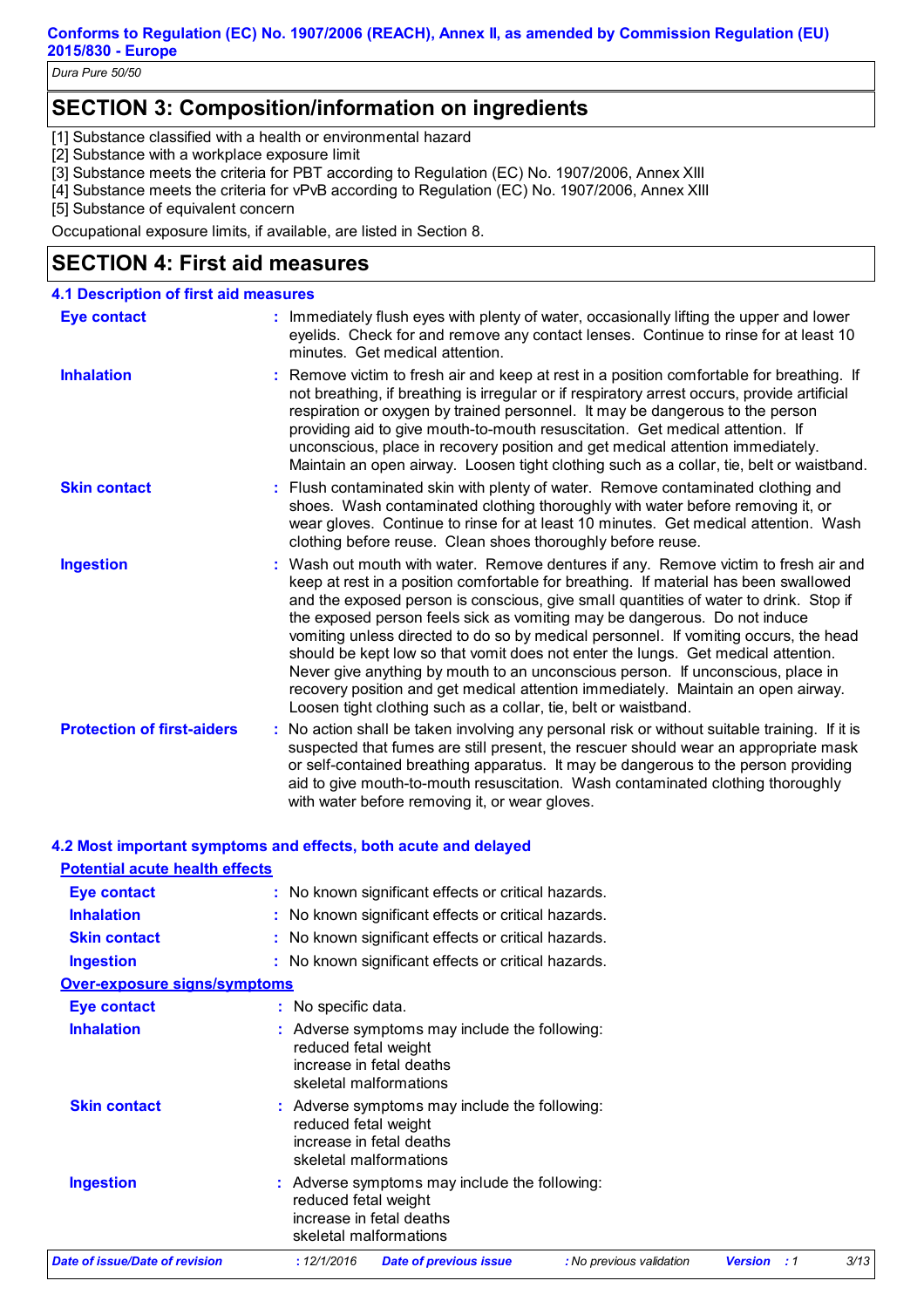#### **Conforms to Regulation (EC) No. 1907/2006 (REACH), Annex II, as amended by Commission Regulation (EU) 2015/830 - Europe**

*Dura Pure 50/50*

| <b>SECTION 4: First aid measures</b> |  |
|--------------------------------------|--|
|--------------------------------------|--|

| <b>Notes to physician</b>               | 4.3 Indication of any immediate medical attention and special treatment needed<br>: Treat symptomatically. Contact poison treatment specialist immediately if large<br>quantities have been ingested or inhaled. |
|-----------------------------------------|------------------------------------------------------------------------------------------------------------------------------------------------------------------------------------------------------------------|
| <b>Specific treatments</b>              | : No specific treatment.                                                                                                                                                                                         |
| <b>SECTION 5: Firefighting measures</b> |                                                                                                                                                                                                                  |

| 5.1 Extinguishing media                                   |    |                                                                                                                                                                                                                                                                                                                                                                     |
|-----------------------------------------------------------|----|---------------------------------------------------------------------------------------------------------------------------------------------------------------------------------------------------------------------------------------------------------------------------------------------------------------------------------------------------------------------|
| <b>Suitable extinguishing</b><br>media                    |    | : Use an extinguishing agent suitable for the surrounding fire.                                                                                                                                                                                                                                                                                                     |
| <b>Unsuitable extinguishing</b><br>media                  |    | $:$ None known.                                                                                                                                                                                                                                                                                                                                                     |
| 5.2 Special hazards arising from the substance or mixture |    |                                                                                                                                                                                                                                                                                                                                                                     |
| <b>Hazards from the</b><br>substance or mixture           |    | : No specific fire or explosion hazard.                                                                                                                                                                                                                                                                                                                             |
| <b>Hazardous thermal</b><br>decomposition products        |    | : Decomposition products may include the following materials:<br>metal oxide/oxides                                                                                                                                                                                                                                                                                 |
| <b>5.3 Advice for firefighters</b>                        |    |                                                                                                                                                                                                                                                                                                                                                                     |
| <b>Special protective actions</b><br>for fire-fighters    |    | : Promptly isolate the scene by removing all persons from the vicinity of the incident if<br>there is a fire. No action shall be taken involving any personal risk or without suitable<br>training.                                                                                                                                                                 |
| <b>Special protective</b><br>equipment for fire-fighters  | ÷. | Fire-fighters should wear appropriate protective equipment and self-contained<br>breathing apparatus (SCBA) with a full face-piece operated in positive pressure<br>mode. Clothing for fire-fighters (including helmets, protective boots and gloves)<br>conforming to European standard EN 469 will provide a basic level of protection for<br>chemical incidents. |
| <b>Additional information</b>                             |    | : No additional remark.                                                                                                                                                                                                                                                                                                                                             |

## **SECTION 6: Accidental release measures**

|                                                           |     | 6.1 Personal precautions, protective equipment and emergency procedures                                                                                                                                                                                                                                                                                                           |
|-----------------------------------------------------------|-----|-----------------------------------------------------------------------------------------------------------------------------------------------------------------------------------------------------------------------------------------------------------------------------------------------------------------------------------------------------------------------------------|
|                                                           |     |                                                                                                                                                                                                                                                                                                                                                                                   |
| For non-emergency<br>personnel                            |     | : No action shall be taken involving any personal risk or without suitable training.<br>Evacuate surrounding areas. Keep unnecessary and unprotected personnel from<br>entering. Do not touch or walk through spilled material. Provide adequate ventilation.<br>Wear appropriate respirator when ventilation is inadequate. Put on appropriate<br>personal protective equipment. |
| For emergency responders                                  | -11 | If specialized clothing is required to deal with the spillage, take note of any<br>information in Section 8 on suitable and unsuitable materials. See also the<br>information in "For non-emergency personnel".                                                                                                                                                                   |
| <b>6.2 Environmental</b><br>precautions                   |     | : Avoid dispersal of spilled material and runoff and contact with soil, waterways, drains<br>and sewers. Inform the relevant authorities if the product has caused environmental<br>pollution (sewers, waterways, soil or air).                                                                                                                                                   |
| 6.3 Methods and materials for containment and cleaning up |     |                                                                                                                                                                                                                                                                                                                                                                                   |
| <b>Small spill</b>                                        |     | : Move containers from spill area. Avoid dust generation. Do not dry sweep. Vacuum<br>dust with equipment fitted with a HEPA filter and place in a closed, labeled waste<br>container. Dispose of via a licensed waste disposal contractor.                                                                                                                                       |
| <b>Large spill</b>                                        |     | Move containers from spill area. Approach release from upwind. Prevent entry into<br>sewers, water courses, basements or confined areas. Avoid dust generation. Do not<br>dry sweep. Vacuum dust with equipment fitted with a HEPA filter and place in a<br>closed, labeled waste container. Dispose of via a licensed waste disposal contractor.                                 |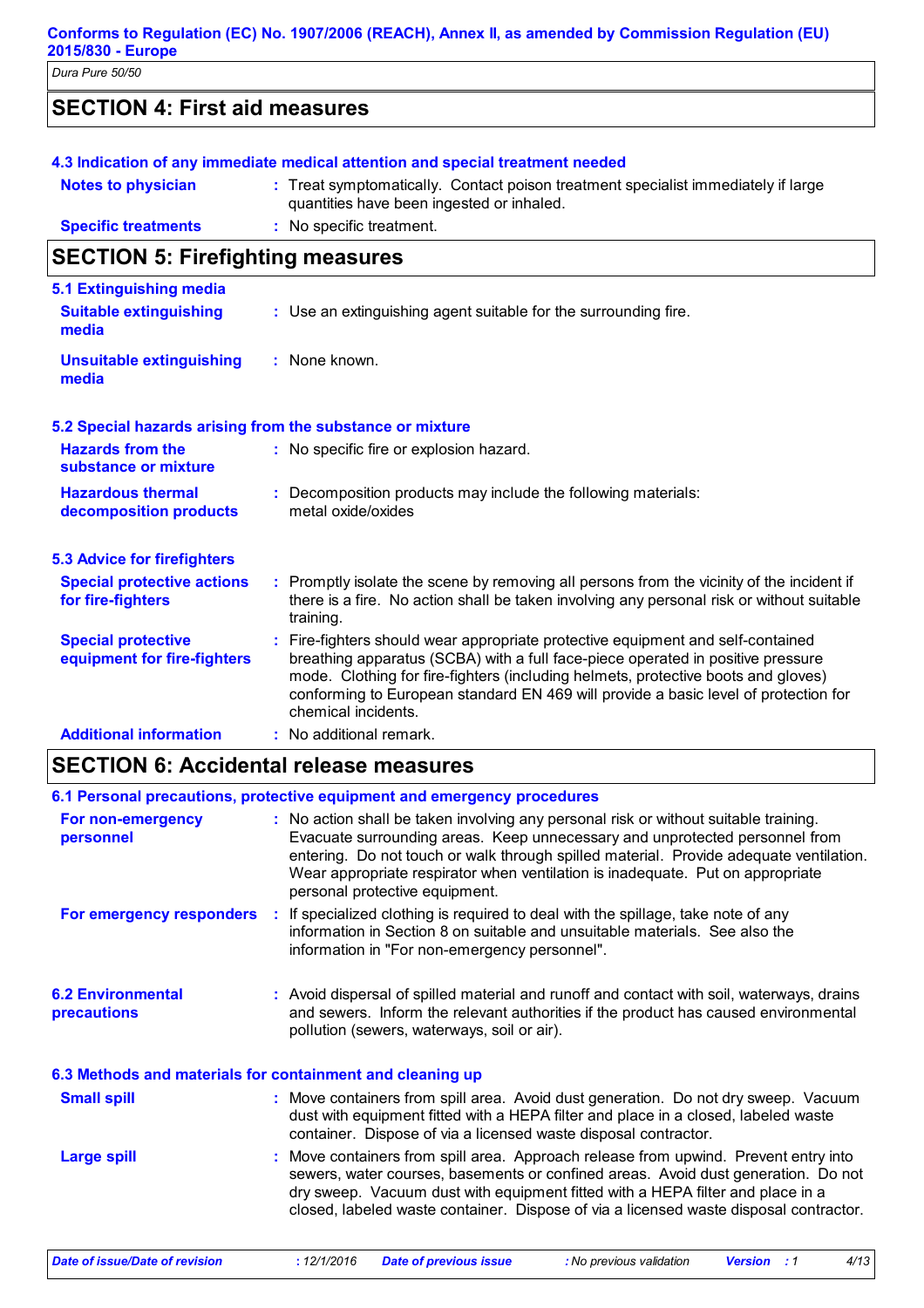### **SECTION 6: Accidental release measures**

| 6.4 Reference to other | : See Section 1 for emergency contact information.                          |
|------------------------|-----------------------------------------------------------------------------|
| <b>sections</b>        | See Section 8 for information on appropriate personal protective equipment. |
|                        | See Section 13 for additional waste treatment information.                  |
|                        |                                                                             |

## **SECTION 7: Handling and storage**

The information in this section contains generic advice and guidance. The list of Identified Uses in Section 1 should be consulted for any available use-specific information provided in the Exposure Scenario(s).

### **7.1 Precautions for safe handling**

| <b>Protective measures</b>                       | : Put on appropriate personal protective equipment (see Section 8). Avoid exposure -<br>obtain special instructions before use. Avoid exposure during pregnancy. Do not<br>handle until all safety precautions have been read and understood. Do not get in<br>eyes or on skin or clothing. Do not ingest. If during normal use the material presents<br>a respiratory hazard, use only with adequate ventilation or wear appropriate respirator.<br>Keep in the original container or an approved alternative made from a compatible<br>material, kept tightly closed when not in use. Empty containers retain product residue<br>and can be hazardous. Do not reuse container. |
|--------------------------------------------------|----------------------------------------------------------------------------------------------------------------------------------------------------------------------------------------------------------------------------------------------------------------------------------------------------------------------------------------------------------------------------------------------------------------------------------------------------------------------------------------------------------------------------------------------------------------------------------------------------------------------------------------------------------------------------------|
| <b>Advice on general</b><br>occupational hygiene | : Eating, drinking and smoking should be prohibited in areas where this material is<br>handled, stored and processed. Workers should wash hands and face before eating,<br>drinking and smoking. Remove contaminated clothing and protective equipment<br>before entering eating areas. See also Section 8 for additional information on                                                                                                                                                                                                                                                                                                                                         |

### **7.2 Conditions for safe storage, including any incompatibilities**

Store in accordance with local regulations. Store in original container protected from direct sunlight in a dry, cool and well-ventilated area, away from incompatible materials (see Section 10) and food and drink. Store locked up. Keep container tightly closed and sealed until ready for use. Containers that have been opened must be carefully resealed and kept upright to prevent leakage. Do not store in unlabeled containers. Use appropriate containment to avoid environmental contamination.

### **7.3 Specific end use(s)**

: Not available.

**Recommendations : Industrial sector specific : solutions**

: Not available.

hygiene measures.

## **SECTION 8: Exposure controls/personal protection**

The information in this section contains generic advice and guidance. Information is provided based on typical anticipated uses of the product. Additional measures might be required for bulk handling or other uses that could significantly increase worker exposure or environmental releases.

### **8.1 Control parameters**

### **Occupational exposure limits**

| <b>Product/ingredient name</b>              |  | <b>Exposure limit values</b>                                                                                                                                                                                                                                                                                                                                                                                                                                                                                                                                                                                                                                                                                                                                                                                                                                                                                                                                                                                          |  |  |
|---------------------------------------------|--|-----------------------------------------------------------------------------------------------------------------------------------------------------------------------------------------------------------------------------------------------------------------------------------------------------------------------------------------------------------------------------------------------------------------------------------------------------------------------------------------------------------------------------------------------------------------------------------------------------------------------------------------------------------------------------------------------------------------------------------------------------------------------------------------------------------------------------------------------------------------------------------------------------------------------------------------------------------------------------------------------------------------------|--|--|
| lead                                        |  | EU OEL (Europe, 12/2009). Notes: list of binding occupational<br>exposure limit values<br>TWA: 0.15 mg/m <sup>3</sup> 8 hours.                                                                                                                                                                                                                                                                                                                                                                                                                                                                                                                                                                                                                                                                                                                                                                                                                                                                                        |  |  |
| <b>Recommended monitoring</b><br>procedures |  | : If this product contains ingredients with exposure limits, personal, workplace<br>atmosphere or biological monitoring may be required to determine the effectiveness<br>of the ventilation or other control measures and/or the necessity to use respiratory<br>protective equipment. Reference should be made to monitoring standards, such as<br>the following: European Standard EN 689 (Workplace atmospheres - Guidance for<br>the assessment of exposure by inhalation to chemical agents for comparison with<br>limit values and measurement strategy) European Standard EN 14042 (Workplace<br>atmospheres - Guide for the application and use of procedures for the assessment of<br>exposure to chemical and biological agents) European Standard EN 482<br>(Workplace atmospheres - General requirements for the performance of procedures<br>for the measurement of chemical agents) Reference to national guidance<br>documents for methods for the determination of hazardous substances will also be |  |  |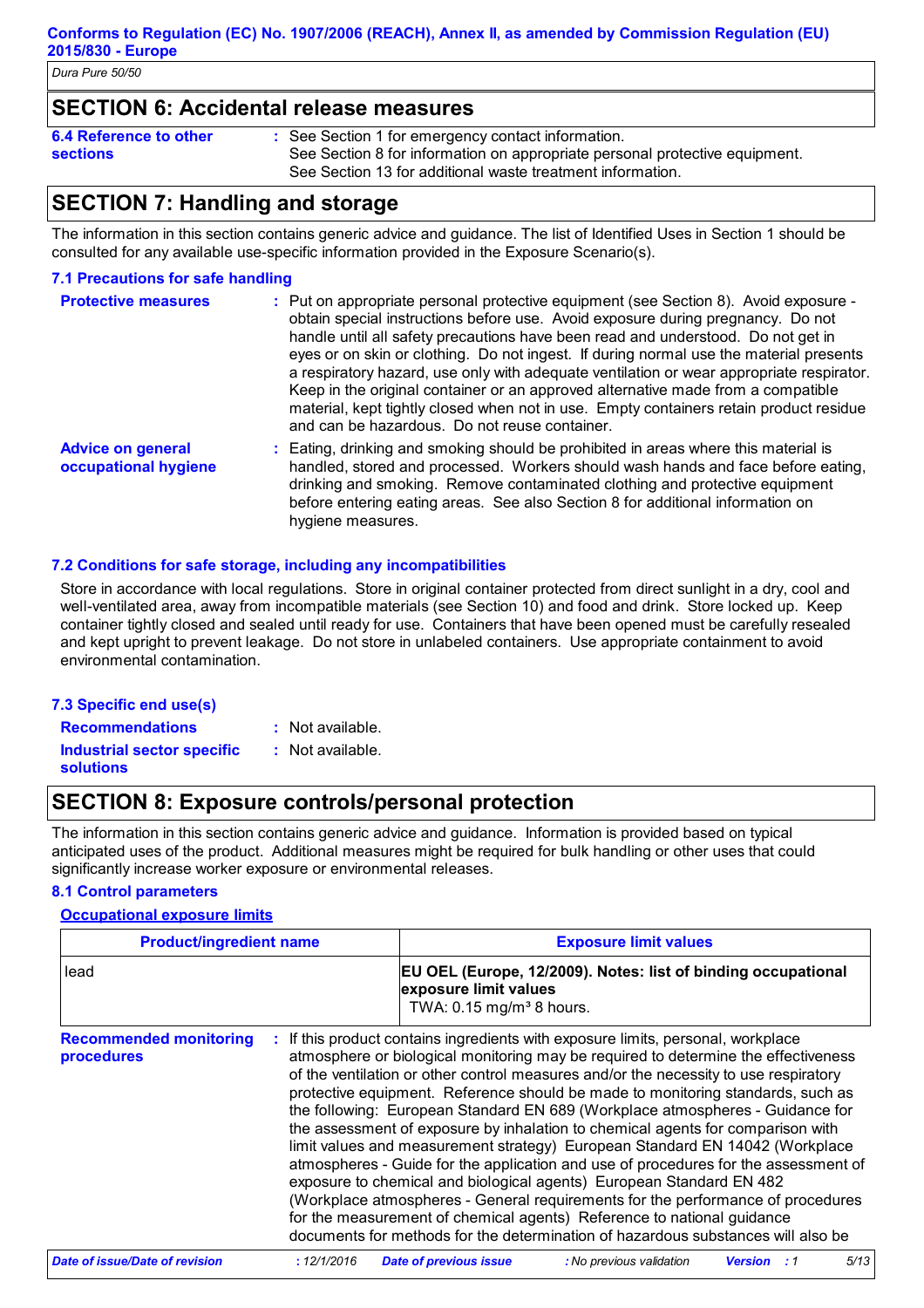## **SECTION 8: Exposure controls/personal protection**

## required.

### **DNELs/DMELs**

No DNELs/DMELs available.

### **PNECs**

No PNECs available.

| <b>8.2 Exposure controls</b>                      |    |                                                                                                                                                                                                                                                                                                                                                                                                                                                                                                                                                                                                                        |
|---------------------------------------------------|----|------------------------------------------------------------------------------------------------------------------------------------------------------------------------------------------------------------------------------------------------------------------------------------------------------------------------------------------------------------------------------------------------------------------------------------------------------------------------------------------------------------------------------------------------------------------------------------------------------------------------|
| <b>Appropriate engineering</b><br><b>controls</b> |    | : If user operations generate dust, fumes, gas, vapor or mist, use process enclosures,<br>local exhaust ventilation or other engineering controls to keep worker exposure to<br>airborne contaminants below any recommended or statutory limits.                                                                                                                                                                                                                                                                                                                                                                       |
| <b>Individual protection measures</b>             |    |                                                                                                                                                                                                                                                                                                                                                                                                                                                                                                                                                                                                                        |
| <b>Hygiene measures</b>                           |    | : Wash hands, forearms and face thoroughly after handling chemical products, before<br>eating, smoking and using the lavatory and at the end of the working period.<br>Appropriate techniques should be used to remove potentially contaminated clothing.<br>Wash contaminated clothing before reusing. Ensure that eyewash stations and<br>safety showers are close to the workstation location.                                                                                                                                                                                                                      |
| <b>Eye/face protection</b>                        | t. | Safety eyewear complying with an approved standard should be used when a risk<br>assessment indicates this is necessary to avoid exposure to liquid splashes, mists,<br>gases or dusts. If contact is possible, the following protection should be worn,<br>unless the assessment indicates a higher degree of protection: safety glasses with<br>side-shields.                                                                                                                                                                                                                                                        |
| <b>Skin protection</b>                            |    |                                                                                                                                                                                                                                                                                                                                                                                                                                                                                                                                                                                                                        |
| <b>Hand protection</b>                            |    | : Chemical-resistant, impervious gloves complying with an approved standard should<br>be worn at all times when handling chemical products if a risk assessment indicates<br>this is necessary. Considering the parameters specified by the glove manufacturer,<br>check during use that the gloves are still retaining their protective properties. It<br>should be noted that the time to breakthrough for any glove material may be<br>different for different glove manufacturers. In the case of mixtures, consisting of<br>several substances, the protection time of the gloves cannot be accurately estimated. |
| <b>Body protection</b>                            |    | : Personal protective equipment for the body should be selected based on the task<br>being performed and the risks involved and should be approved by a specialist<br>before handling this product.                                                                                                                                                                                                                                                                                                                                                                                                                    |
| <b>Other skin protection</b>                      |    | : Appropriate footwear and any additional skin protection measures should be<br>selected based on the task being performed and the risks involved and should be<br>approved by a specialist before handling this product.                                                                                                                                                                                                                                                                                                                                                                                              |
| <b>Respiratory protection</b>                     | ÷  | Based on the hazard and potential for exposure, select a respirator that meets the<br>appropriate standard or certification. Respirators must be used according to a<br>respiratory protection program to ensure proper fitting, training, and other important<br>aspects of use.                                                                                                                                                                                                                                                                                                                                      |
| <b>Environmental exposure</b><br><b>controls</b>  | ÷  | Emissions from ventilation or work process equipment should be checked to ensure<br>they comply with the requirements of environmental protection legislation. In some<br>cases, fume scrubbers, filters or engineering modifications to the process equipment<br>will be necessary to reduce emissions to acceptable levels.                                                                                                                                                                                                                                                                                          |

## **SECTION 9: Physical and chemical properties**

| 9.1 Information on basic physical and chemical properties |                                          |  |  |  |  |
|-----------------------------------------------------------|------------------------------------------|--|--|--|--|
| <b>Appearance</b>                                         |                                          |  |  |  |  |
| <b>Physical state</b>                                     | : Solid. [bar, ingot, solid wire]        |  |  |  |  |
| <b>Color</b>                                              | $:$ silver-grey                          |  |  |  |  |
| Odor                                                      | not applicable.                          |  |  |  |  |
| <b>Odor threshold</b>                                     | $:$ Not available.                       |  |  |  |  |
| рH                                                        | Not available.                           |  |  |  |  |
| <b>Melting point/freezing point</b>                       | $: 183 \text{ to } 216^{\circ} \text{C}$ |  |  |  |  |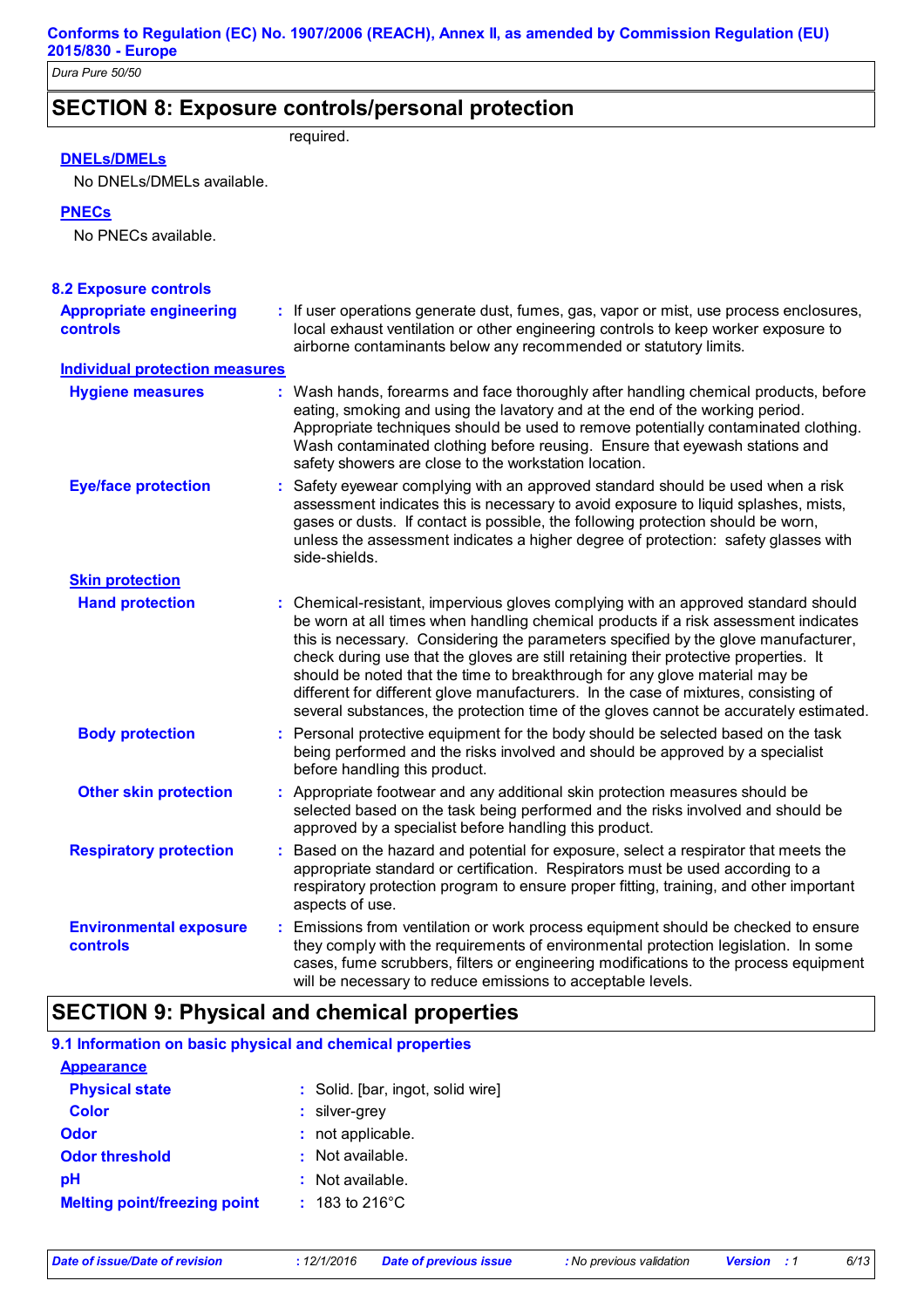## **SECTION 9: Physical and chemical properties**

| Initial boiling point and boiling<br>range                         | $:$ Not available.                                                                                                                                           |
|--------------------------------------------------------------------|--------------------------------------------------------------------------------------------------------------------------------------------------------------|
| <b>Flash point</b>                                                 | [Product does not sustain combustion.]                                                                                                                       |
| <b>Evaporation rate</b>                                            | Not available.                                                                                                                                               |
| <b>Flammability (solid, gas)</b>                                   | Massive metal is nonflammable.                                                                                                                               |
| <b>Upper/lower flammability or</b><br>explosive limits             | $:$ Not available.                                                                                                                                           |
| <b>Vapor pressure</b>                                              | $:$ Not available.                                                                                                                                           |
| <b>Vapor density</b>                                               | $:$ Not available.                                                                                                                                           |
| <b>Relative density</b>                                            | : 9.3                                                                                                                                                        |
| <b>Solubility(ies)</b>                                             | Insoluble in the following materials: cold water, hot water, methanol, diethyl ether,<br>n-octanol and acetone.                                              |
| <b>Partition coefficient: n-octanol/ : Not available.</b><br>water |                                                                                                                                                              |
| <b>Auto-ignition temperature</b>                                   | $:$ Not available.                                                                                                                                           |
| <b>Decomposition temperature</b>                                   | : Not available.                                                                                                                                             |
| <b>Viscosity</b>                                                   | Not available.                                                                                                                                               |
| <b>Explosive properties</b>                                        | Non-explosive in the presence of the following materials or conditions: open<br>flames, sparks and static discharge, heat and shocks and mechanical impacts. |
| <b>Oxidizing properties</b>                                        | Not available.                                                                                                                                               |

### **9.2 Other information**

No additional information.

## **SECTION 10: Stability and reactivity**

| <b>10.1 Reactivity</b>                            | : No specific test data related to reactivity available for this product or its ingredients.              |
|---------------------------------------------------|-----------------------------------------------------------------------------------------------------------|
| <b>10.2 Chemical stability</b>                    | : The product is stable.                                                                                  |
| <b>10.3 Possibility of</b><br>hazardous reactions | : Under normal conditions of storage and use, hazardous reactions will not occur.                         |
| <b>10.4 Conditions to avoid</b>                   | : No specific data.                                                                                       |
| <b>10.5 Incompatible materials</b>                | : No specific data.                                                                                       |
| <b>10.6 Hazardous</b><br>decomposition products   | : Under normal conditions of storage and use, hazardous decomposition products<br>should not be produced. |

## **SECTION 11: Toxicological information**

| 11.1 Information on toxicological effects |                         |                               |                          |                |     |      |
|-------------------------------------------|-------------------------|-------------------------------|--------------------------|----------------|-----|------|
| <b>Acute toxicity</b>                     |                         |                               |                          |                |     |      |
| <b>Conclusion/Summary</b>                 | : No additional remark. |                               |                          |                |     |      |
| <b>Acute toxicity estimates</b>           |                         |                               |                          |                |     |      |
| Not available.                            |                         |                               |                          |                |     |      |
| <b>Irritation/Corrosion</b>               |                         |                               |                          |                |     |      |
| <b>Conclusion/Summary</b>                 | : Not available.        |                               |                          |                |     |      |
| <b>Sensitization</b>                      |                         |                               |                          |                |     |      |
| <b>Conclusion/Summary</b>                 | $:$ Not available.      |                               |                          |                |     |      |
| <b>Mutagenicity</b>                       |                         |                               |                          |                |     |      |
| Date of issue/Date of revision            | : 12/1/2016             | <b>Date of previous issue</b> | : No previous validation | <b>Version</b> | - 1 | 7/13 |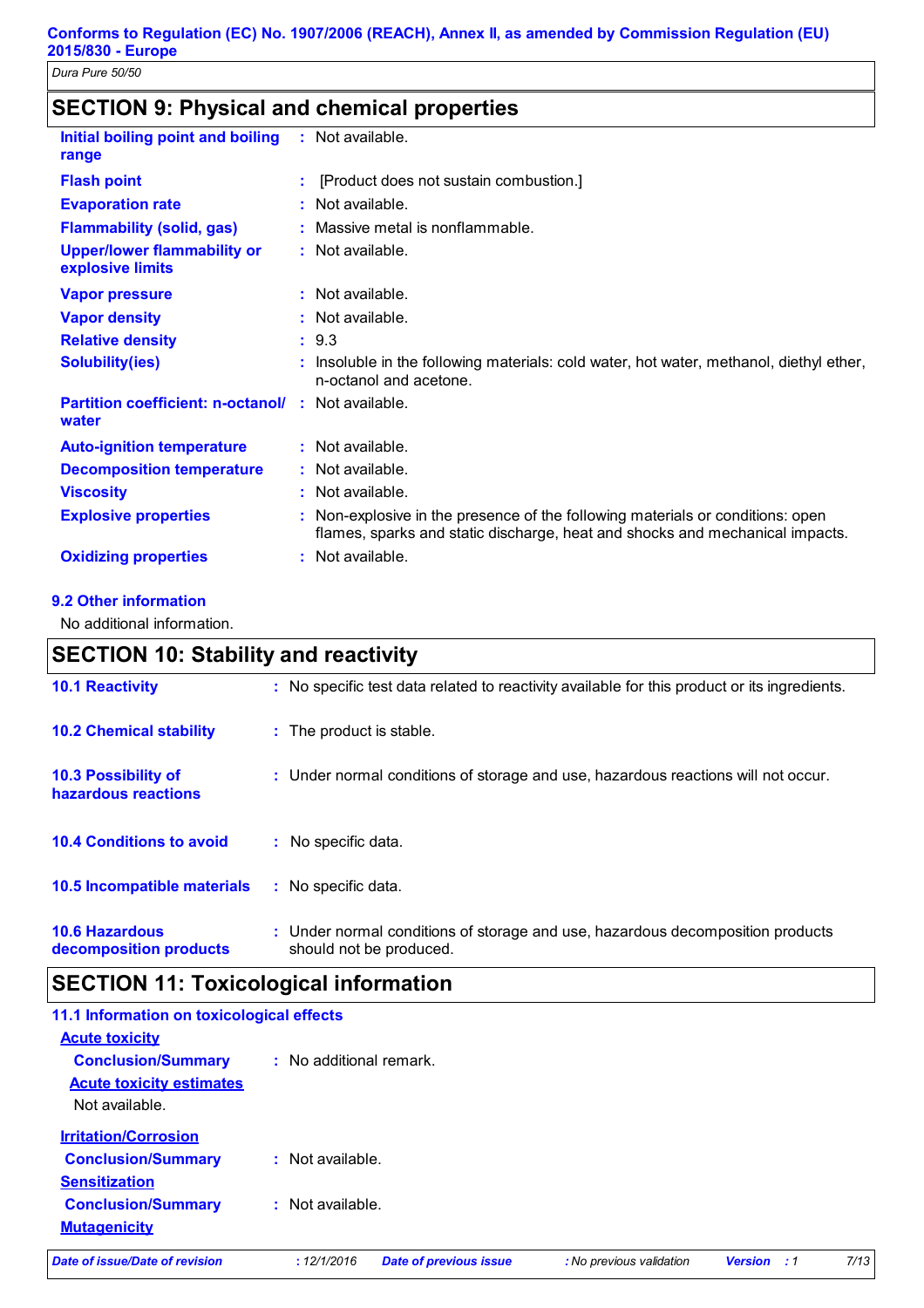| <b>SECTION 11: Toxicological information</b>              |                                                                                                                                                                                                                                                                                                                                                                                                                                                                                                                             |
|-----------------------------------------------------------|-----------------------------------------------------------------------------------------------------------------------------------------------------------------------------------------------------------------------------------------------------------------------------------------------------------------------------------------------------------------------------------------------------------------------------------------------------------------------------------------------------------------------------|
| <b>Conclusion/Summary</b>                                 | : Not available.                                                                                                                                                                                                                                                                                                                                                                                                                                                                                                            |
| <b>Carcinogenicity</b>                                    |                                                                                                                                                                                                                                                                                                                                                                                                                                                                                                                             |
| <b>Conclusion/Summary</b>                                 | : Human: LEAD crosses the placental barrier.<br>CHRONIC OVEREXPOSURE EFFECTS; Increase of LEAD LEVEL in blood, muscle<br>soreness, metallic taste, abdominal cramps, headaches.<br>(Note: the above statements apply to ingested and/or inhaled particles [dust; fumes])<br>Overexposure to tin oxide fumes may result in benigne pneumoconiosis (stannosis).<br>Repeated and prolonged contact with bare skin may cause irritation, dermatitis and/<br>or an allergic reaction (sensitization) in susceptible individuals. |
| <b>Reproductive toxicity</b>                              |                                                                                                                                                                                                                                                                                                                                                                                                                                                                                                                             |
| <b>Conclusion/Summary</b>                                 | : Not available.                                                                                                                                                                                                                                                                                                                                                                                                                                                                                                            |
| <b>Teratogenicity</b>                                     |                                                                                                                                                                                                                                                                                                                                                                                                                                                                                                                             |
| <b>Conclusion/Summary</b>                                 | : Not available.                                                                                                                                                                                                                                                                                                                                                                                                                                                                                                            |
| <b>Specific target organ toxicity (single exposure)</b>   |                                                                                                                                                                                                                                                                                                                                                                                                                                                                                                                             |
| Not available.                                            |                                                                                                                                                                                                                                                                                                                                                                                                                                                                                                                             |
| <b>Specific target organ toxicity (repeated exposure)</b> |                                                                                                                                                                                                                                                                                                                                                                                                                                                                                                                             |
| Not available.                                            |                                                                                                                                                                                                                                                                                                                                                                                                                                                                                                                             |
| <b>Aspiration hazard</b>                                  |                                                                                                                                                                                                                                                                                                                                                                                                                                                                                                                             |
| Not available.                                            |                                                                                                                                                                                                                                                                                                                                                                                                                                                                                                                             |
|                                                           |                                                                                                                                                                                                                                                                                                                                                                                                                                                                                                                             |
| <b>Information on the likely</b><br>routes of exposure    | : Routes of entry not anticipated: Dermal.                                                                                                                                                                                                                                                                                                                                                                                                                                                                                  |
| <b>Potential acute health effects</b>                     |                                                                                                                                                                                                                                                                                                                                                                                                                                                                                                                             |
| <b>Eye contact</b>                                        | : No known significant effects or critical hazards.                                                                                                                                                                                                                                                                                                                                                                                                                                                                         |
| <b>Inhalation</b>                                         | No known significant effects or critical hazards.                                                                                                                                                                                                                                                                                                                                                                                                                                                                           |
| <b>Skin contact</b>                                       | No known significant effects or critical hazards.                                                                                                                                                                                                                                                                                                                                                                                                                                                                           |
| <b>Ingestion</b>                                          | No known significant effects or critical hazards.                                                                                                                                                                                                                                                                                                                                                                                                                                                                           |
|                                                           | Symptoms related to the physical, chemical and toxicological characteristics                                                                                                                                                                                                                                                                                                                                                                                                                                                |
|                                                           | : No specific data.                                                                                                                                                                                                                                                                                                                                                                                                                                                                                                         |
| <b>Eye contact</b><br><b>Inhalation</b>                   |                                                                                                                                                                                                                                                                                                                                                                                                                                                                                                                             |
|                                                           | : Adverse symptoms may include the following:<br>reduced fetal weight<br>increase in fetal deaths<br>skeletal malformations                                                                                                                                                                                                                                                                                                                                                                                                 |
| <b>Skin contact</b>                                       | : Adverse symptoms may include the following:                                                                                                                                                                                                                                                                                                                                                                                                                                                                               |
|                                                           | reduced fetal weight                                                                                                                                                                                                                                                                                                                                                                                                                                                                                                        |
|                                                           | increase in fetal deaths                                                                                                                                                                                                                                                                                                                                                                                                                                                                                                    |
|                                                           | skeletal malformations                                                                                                                                                                                                                                                                                                                                                                                                                                                                                                      |
| <b>Ingestion</b>                                          | : Adverse symptoms may include the following:<br>reduced fetal weight<br>increase in fetal deaths                                                                                                                                                                                                                                                                                                                                                                                                                           |
|                                                           | skeletal malformations                                                                                                                                                                                                                                                                                                                                                                                                                                                                                                      |
|                                                           | Delayed and immediate effects and also chronic effects from short and long term exposure                                                                                                                                                                                                                                                                                                                                                                                                                                    |
| <b>Short term exposure</b>                                |                                                                                                                                                                                                                                                                                                                                                                                                                                                                                                                             |
| <b>Potential immediate</b>                                | : Not available.                                                                                                                                                                                                                                                                                                                                                                                                                                                                                                            |
| effects                                                   |                                                                                                                                                                                                                                                                                                                                                                                                                                                                                                                             |
| <b>Potential delayed effects</b>                          | : Not available.                                                                                                                                                                                                                                                                                                                                                                                                                                                                                                            |
| <b>Long term exposure</b>                                 |                                                                                                                                                                                                                                                                                                                                                                                                                                                                                                                             |
| <b>Potential immediate</b><br>effects                     | : Not available.                                                                                                                                                                                                                                                                                                                                                                                                                                                                                                            |

*Date of issue/Date of revision* **:** *12/1/2016 Date of previous issue : No previous validation Version : 1 8/13*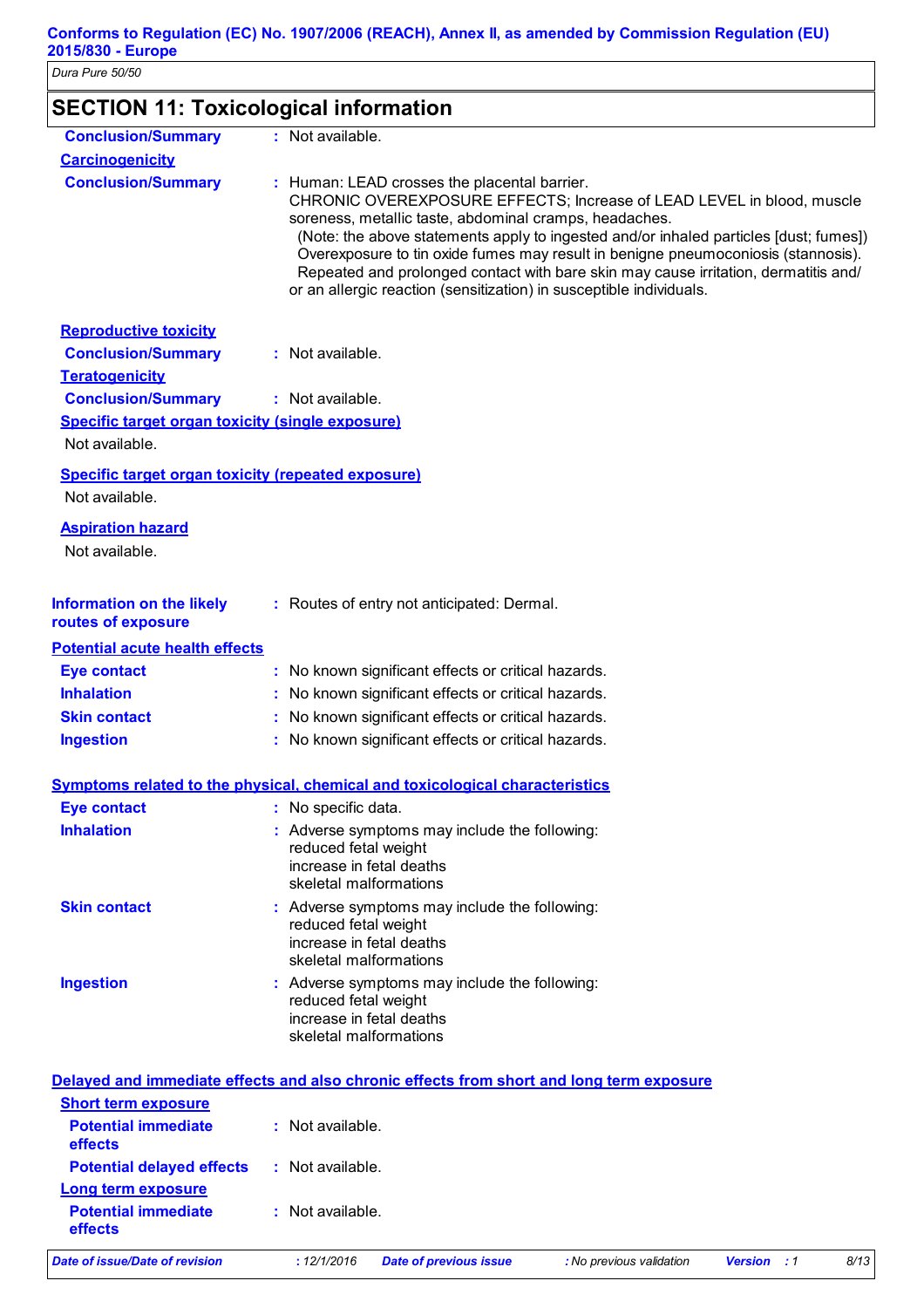## **SECTION 11: Toxicological information**

| <b>Potential delayed effects</b> | : Not available. |
|----------------------------------|------------------|
| Detential abusale baalth effects |                  |

## **Potential chronic health effects**

Not available.

| <b>Conclusion/Summary</b>    | $:$ Not available.                                                                                                                                                                                                                                                                                                                                                                                                                                                                                                                                                  |
|------------------------------|---------------------------------------------------------------------------------------------------------------------------------------------------------------------------------------------------------------------------------------------------------------------------------------------------------------------------------------------------------------------------------------------------------------------------------------------------------------------------------------------------------------------------------------------------------------------|
| <b>General</b>               | : No known significant effects or critical hazards.                                                                                                                                                                                                                                                                                                                                                                                                                                                                                                                 |
| <b>Carcinogenicity</b>       | : No known significant effects or critical hazards.                                                                                                                                                                                                                                                                                                                                                                                                                                                                                                                 |
| <b>Mutagenicity</b>          | : No known significant effects or critical hazards.                                                                                                                                                                                                                                                                                                                                                                                                                                                                                                                 |
| <b>Teratogenicity</b>        | : May damage the unborn child.                                                                                                                                                                                                                                                                                                                                                                                                                                                                                                                                      |
| <b>Developmental effects</b> | : No known significant effects or critical hazards.                                                                                                                                                                                                                                                                                                                                                                                                                                                                                                                 |
| <b>Fertility effects</b>     | : No known significant effects or critical hazards.                                                                                                                                                                                                                                                                                                                                                                                                                                                                                                                 |
| <b>Other information</b>     | : To the best of our knowledge, the information contained herein is accurate. However,<br>neither the above-named supplier, nor any of its subsidiaries, assumes any liability<br>whatsoever for the accuracy or completeness of the information contained herein.<br>Final determination of suitability of any material is the sole responsibility of the user.<br>All materials may present unknown hazards and should be used with caution.<br>Although certain hazards are described herein, we cannot guarantee that these are<br>the only hazards that exist. |

## **SECTION 12: Ecological information**

### **12.1 Toxicity**

| <b>Product/ingredient name</b> | <b>Result</b>                                                             | <b>Species</b>                                                        | <b>Exposure</b>     |
|--------------------------------|---------------------------------------------------------------------------|-----------------------------------------------------------------------|---------------------|
| lead                           | Acute EC50 105 ppb Marine water                                           | Algae - Chaetoceros sp. -<br>Exponential growth phase                 | 72 hours            |
|                                | Acute EC50 0.489 mg/l Marine water                                        | Algae - Ulva pertusa                                                  | 96 hours            |
|                                | Acute EC50 8000 µg/l Fresh water                                          | Aquatic plants - Lemna minor                                          | 4 days              |
|                                | Acute LC50 530 µg/l Fresh water                                           | Crustaceans - Ceriodaphnia<br>reticulata                              | 48 hours            |
|                                | Acute LC50 4400 µg/l Fresh water                                          | Daphnia - Daphnia magna                                               | 48 hours            |
|                                | Acute LC50 0.44 ppm Fresh water                                           | Fish - Cyprinus carpio - Juvenile<br>(Fledgling, Hatchling, Weanling) | 96 hours            |
|                                | Chronic NOEC 0.25 mg/l Marine water<br>Chronic NOEC 0.03 µg/l Fresh water | Algae - Ulva pertusa<br>Fish - Cyprinus carpio                        | 96 hours<br>4 weeks |

**Conclusion/Summary :** Not available.

### **12.2 Persistence and degradability**

**Conclusion/Summary :** Not available.

### **12.3 Bioaccumulative potential**

Not available.

| 12.4 Mobility in soil                            |                    |
|--------------------------------------------------|--------------------|
| <b>Soil/water partition</b><br>coefficient (Koc) | : Not available.   |
| <b>Mobility</b>                                  | $:$ Not available. |

| 12.5 Results of PBT and vPvB assessment |  |                   |  |
|-----------------------------------------|--|-------------------|--|
| <b>PBT</b>                              |  | : Not applicable. |  |
| <b>vPvB</b>                             |  | : Not applicable. |  |

**12.6 Other adverse effects** : No known significant effects or critical hazards.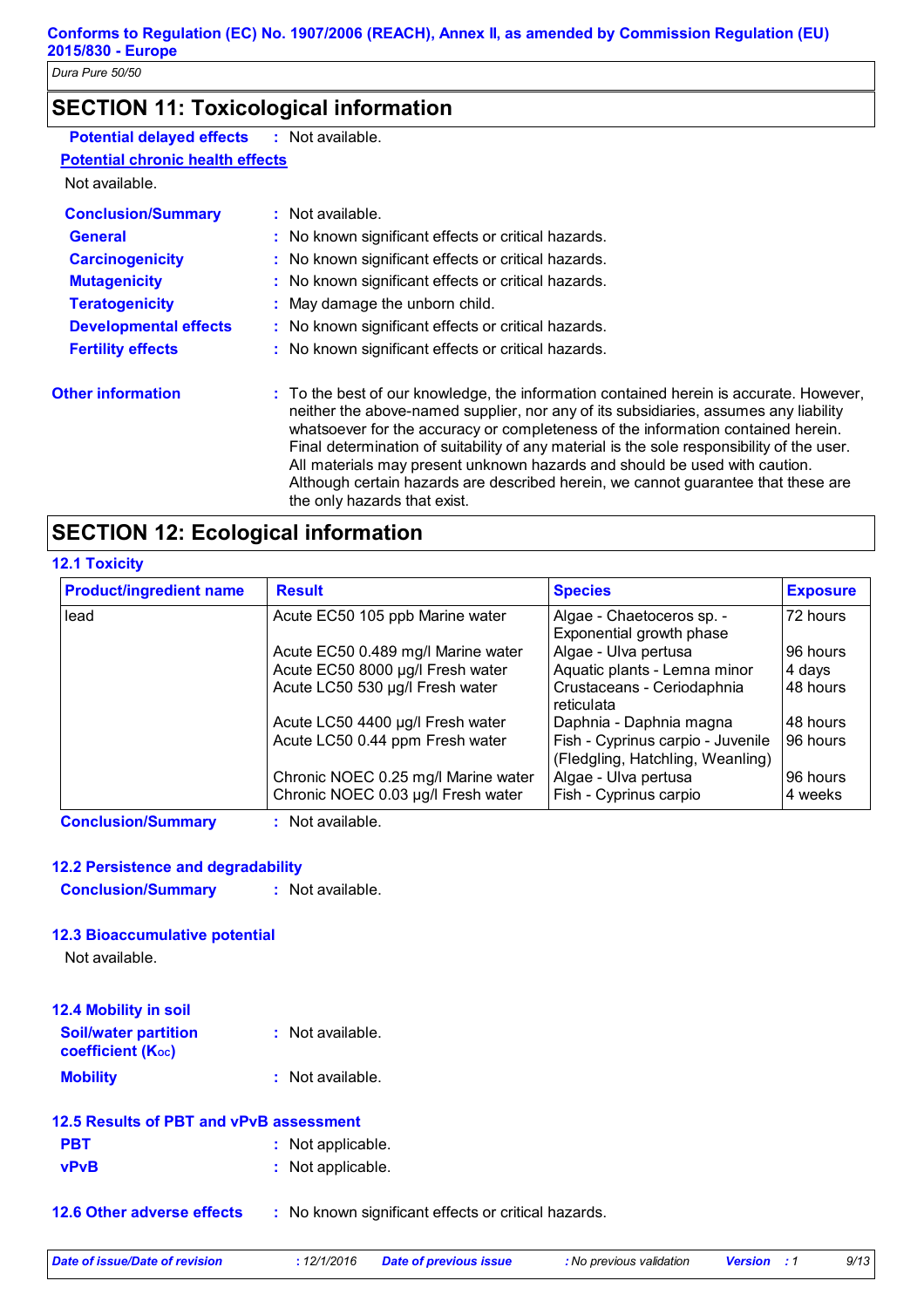## **SECTION 13: Disposal considerations**

The information in this section contains generic advice and guidance. The list of Identified Uses in Section 1 should be consulted for any available use-specific information provided in the Exposure Scenario(s).

### **13.1 Waste treatment methods**

| <b>Product</b>             |                                                                                                                                                                                                                                                                                                                                                                                                                                                                                                                                                     |
|----------------------------|-----------------------------------------------------------------------------------------------------------------------------------------------------------------------------------------------------------------------------------------------------------------------------------------------------------------------------------------------------------------------------------------------------------------------------------------------------------------------------------------------------------------------------------------------------|
| <b>Methods of disposal</b> | : The generation of waste should be avoided or minimized wherever possible.<br>Disposal of this product, solutions and any by-products should at all times comply<br>with the requirements of environmental protection and waste disposal legislation and<br>any regional local authority requirements. Dispose of surplus and non-recyclable<br>products via a licensed waste disposal contractor. Waste should not be disposed of<br>untreated to the sewer unless fully compliant with the requirements of all authorities<br>with jurisdiction. |
| <b>Hazardous waste</b>     | : The classification of the product may meet the criteria for a hazardous waste.                                                                                                                                                                                                                                                                                                                                                                                                                                                                    |
| <b>Packaging</b>           |                                                                                                                                                                                                                                                                                                                                                                                                                                                                                                                                                     |
| <b>Methods of disposal</b> | : The generation of waste should be avoided or minimized wherever possible. Waste<br>packaging should be recycled. Incineration or landfill should only be considered<br>when recycling is not feasible.                                                                                                                                                                                                                                                                                                                                            |
| <b>Special precautions</b> | : This material and its container must be disposed of in a safe way. Care should be<br>taken when handling emptied containers that have not been cleaned or rinsed out.<br>Empty containers or liners may retain some product residues. Avoid dispersal of<br>spilled material and runoff and contact with soil, waterways, drains and sewers.                                                                                                                                                                                                      |

## **SECTION 14: Transport information**

|                                           | <b>ADR/RID</b> | <b>ADN</b>     | <b>IMDG</b>    | <b>IATA</b>                                                                                                             |
|-------------------------------------------|----------------|----------------|----------------|-------------------------------------------------------------------------------------------------------------------------|
| 14.1 UN number                            | Not available. | Not available. | Not regulated. | Not regulated.                                                                                                          |
| 14.2 UN proper<br>shipping name           | Not available. | Not available. |                |                                                                                                                         |
| <b>14.3 Transport</b><br>hazard class(es) | Not available. | Not available. |                |                                                                                                                         |
| 14.4 Packing group  -                     |                |                |                |                                                                                                                         |
| 14.5<br><b>Environmental</b><br>hazards   | No.            | No.            | No.            | No.                                                                                                                     |
| <b>Additional</b><br>information          |                |                |                | The environmentally<br>hazardous substance<br>mark may appear if<br>required by other<br>transportation<br>regulations. |

**14.6 Special precautions for user**

**Transport within user's premises:** always transport in closed containers that are **:** upright and secure. Ensure that persons transporting the product know what to do in the event of an accident or spillage.

**14.7 Transport in bulk according to Annex II of MARPOL and the IBC Code** **:** Not available.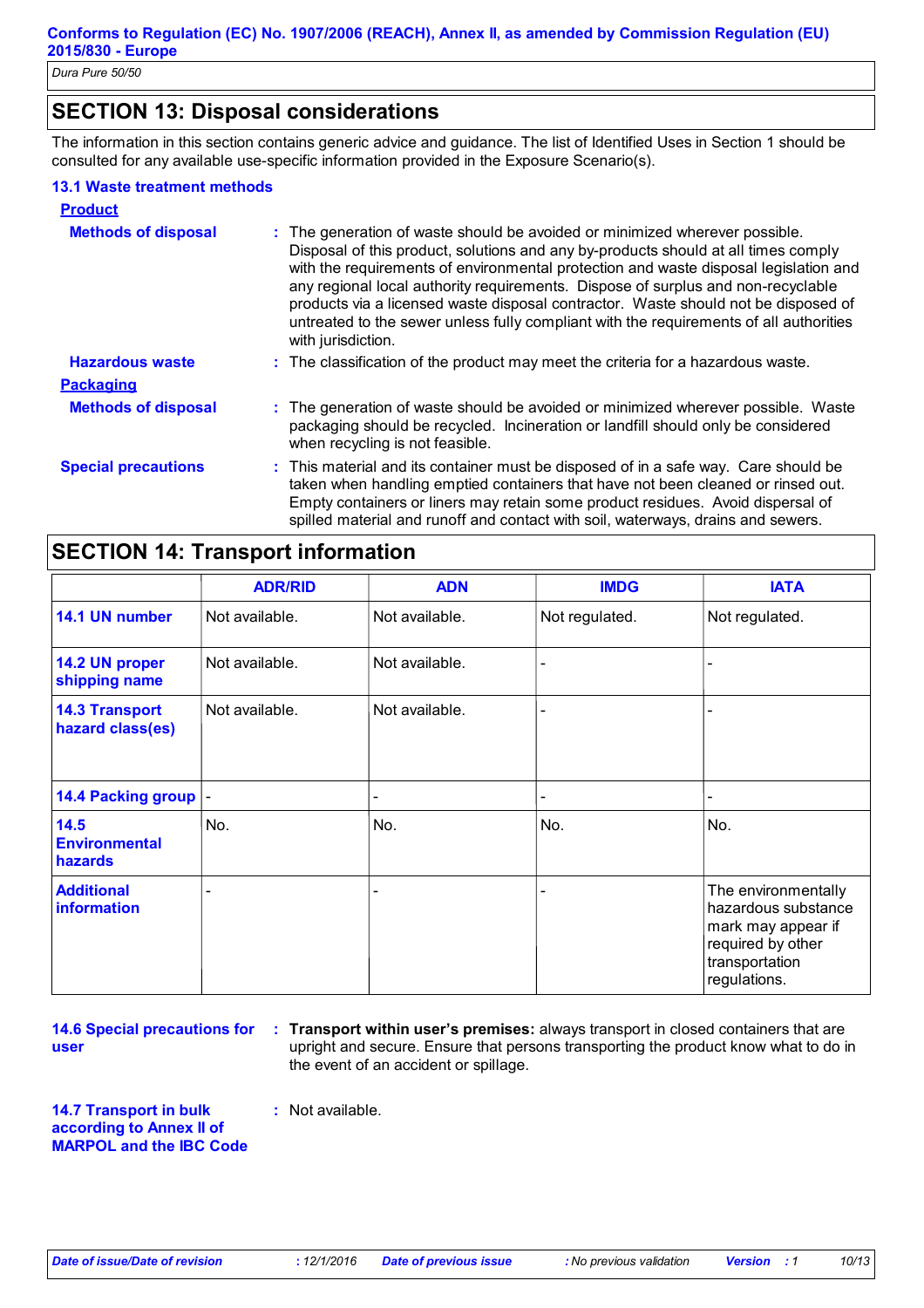| <b>SECTION 15: Regulatory information</b>                                                           |
|-----------------------------------------------------------------------------------------------------|
| 15.1 Safety, health and environmental regulations/legislation specific for the substance or mixture |
| <b>EU Regulation (EC) No. 1907/2006 (REACH)</b>                                                     |

### **Annex XIV - List of substances subject to authorization**

### **Annex XIV**

None of the components are listed.

**Substances of very high concern**

None of the components are listed.

**Annex XVII - Restrictions** : Restricted to professional users.

**on the manufacture, placing on the market and** 

**use of certain dangerous** 

**substances, mixtures and articles**

### **Other EU regulations**

| <b>Europe inventory</b>                              | : All components are listed or exempted. |
|------------------------------------------------------|------------------------------------------|
| <b>Priority List Chemicals</b><br>(793/93/EEC)       | : Not determined                         |
| <b>Industrial emissions</b><br>(integrated pollution | : Listed                                 |

**prevention and control) - Air**

**Industrial emissions :** Listed

#### **(integrated pollution prevention and control) -**

### **Water**

| <b>Product/ingredient name Carcinogenic</b> | <b>effects</b> | <b>Mutagenic effects</b> | <b>Developmental</b><br>effects   | <b>Fertility effects</b> |
|---------------------------------------------|----------------|--------------------------|-----------------------------------|--------------------------|
| lead                                        |                |                          | Repr. 1A, H360D<br>(Unborn child) |                          |

### **Seveso Directive**

This product is not controlled under the Seveso Directive.

### **International regulations**

**Chemical Weapon Convention List Schedules I, II & III Chemicals** Not listed.

### **Montreal Protocol (Annexes A, B, C, E)**

Not listed.

### **Stockholm Convention on Persistent Organic Pollutants**

Not listed.

### **Rotterdam Convention on Prior Informed Consent (PIC)**

Not listed.

### **UNECE Aarhus Protocol on POPs and Heavy Metals**

| <b>Ingredient name</b>     |                                          | <b>List name</b>       | <b>Status</b> |
|----------------------------|------------------------------------------|------------------------|---------------|
| Lead (Pb)                  |                                          | Heavy metals - Annex 1 | Listed        |
| <b>International lists</b> |                                          |                        |               |
| <b>National inventory</b>  |                                          |                        |               |
| <b>Australia</b>           | : All components are listed or exempted. |                        |               |
| <b>Canada</b>              | : All components are listed or exempted. |                        |               |
| <b>China</b>               | : All components are listed or exempted. |                        |               |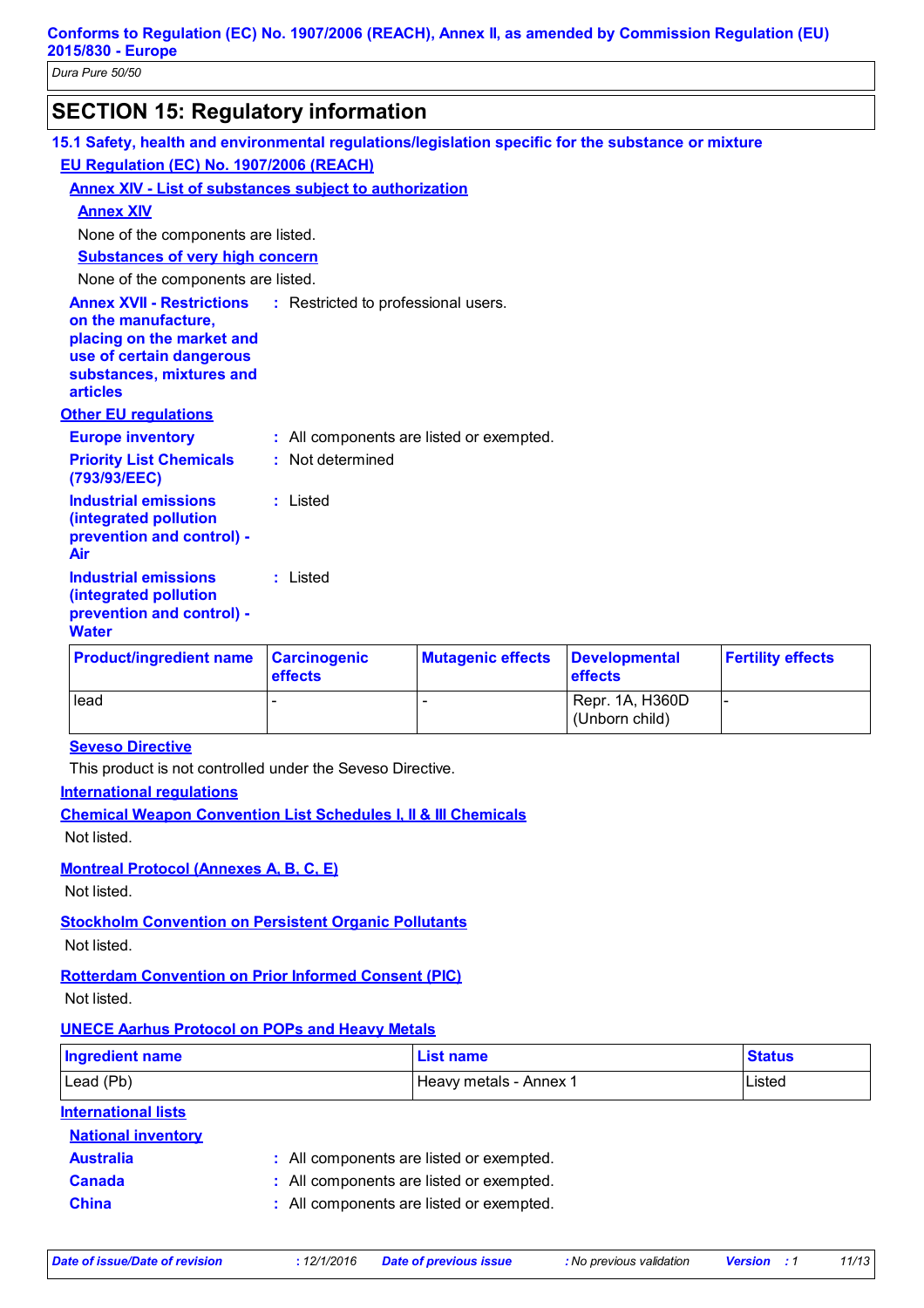## **SECTION 15: Regulatory information**

| <b>Japan</b>                                     | : Japan inventory (ENCS): Not determined.<br>Japan inventory (ISHL): Not determined.            |
|--------------------------------------------------|-------------------------------------------------------------------------------------------------|
| <b>Malaysia</b>                                  | : All components are listed or exempted.                                                        |
| <b>New Zealand</b>                               | : All components are listed or exempted.                                                        |
| <b>Philippines</b>                               | : All components are listed or exempted.                                                        |
| <b>Republic of Korea</b>                         | : All components are listed or exempted.                                                        |
| <b>Taiwan</b>                                    | : All components are listed or exempted.                                                        |
| <b>United States</b>                             | : All components are listed or exempted.                                                        |
| <b>15.2 Chemical Safety</b><br><b>Assessment</b> | : This product contains substances for which Chemical Safety Assessments are still<br>required. |

## **SECTION 16: Other information**

|                                                                   | Indicates information that has changed from previously issued version.                                                                                                                                                                                                                                                                                                                                                                                                                                                                                                                                                                                                                                                                                                                                                                                                                                                                                            |
|-------------------------------------------------------------------|-------------------------------------------------------------------------------------------------------------------------------------------------------------------------------------------------------------------------------------------------------------------------------------------------------------------------------------------------------------------------------------------------------------------------------------------------------------------------------------------------------------------------------------------------------------------------------------------------------------------------------------------------------------------------------------------------------------------------------------------------------------------------------------------------------------------------------------------------------------------------------------------------------------------------------------------------------------------|
| <b>Abbreviations and acronyms : ATE = Acute Toxicity Estimate</b> | CLP = Classification, Labelling and Packaging Regulation [Regulation (EC) No.<br>1272/20081<br>DMEL = Derived Minimal Effect Level<br>DNEL = Derived No Effect Level<br>EUH statement = CLP-specific Hazard statement<br>PBT = Persistent, Bioaccumulative and Toxic<br><b>PNEC = Predicted No Effect Concentration</b><br><b>RRN = REACH Registration Number</b><br>vPvB = Very Persistent and Very Bioaccumulative                                                                                                                                                                                                                                                                                                                                                                                                                                                                                                                                              |
| <b>Key literature references</b><br>and sources for data          | : -ACGIH, Threshold Limit Values, 1994-1995. -Canada Gazette Part II, Vol. 122, No.<br>2 Registration SOR/88-64 31 December, 1987 Hazardous Products Act "Ingredient"<br>Disclosure List". - CFR29, OSHA's Permissible Exposure Limits, revision July, 1993. -<br>CFR29, part 1910.1200, Hazard Communication. - CHEMTOX database -<br>Components' manufacturer's Material Safety Data Sheet. - CRC Handbook of<br>chemistry and physics, 67 th edition, CRC Press inc., Boca Raton, Florida. -CSST<br>(Comission de Santé et Sécurité au Travail), document #RT-12: Classification of<br>Certain Chemical Substances. - IATA, Dangerous Goods Regulations, 37th edition<br>(January 1, 1996) -NFPA, Fire Protection Guide to Chemical Hazards, 11th edition. -<br>NIOSH, Pocket Guide to Chemical Hazards, revision June 1994. Sigma-Alrich<br>handbook of fine chemicals, 1998 -TSCA (Toxic Substance Contral Act), Chemical<br>Substance Inventory List, 1985. |

### **Procedure used to derive the classification according to Regulation (EC) No. 1272/2008 [CLP/GHS]**

| <b>Classification</b>                                  |                                                                                                                                                                                                                                                                                                                                                                                                             | <b>Justification</b>                                                                                                                                          |
|--------------------------------------------------------|-------------------------------------------------------------------------------------------------------------------------------------------------------------------------------------------------------------------------------------------------------------------------------------------------------------------------------------------------------------------------------------------------------------|---------------------------------------------------------------------------------------------------------------------------------------------------------------|
| Repr. 1A, H360D (Unborn child)                         |                                                                                                                                                                                                                                                                                                                                                                                                             | Calculation method                                                                                                                                            |
| <b>Full text of abbreviated H</b><br><b>statements</b> | H <sub>302</sub><br>H332<br><b>H360D</b>                                                                                                                                                                                                                                                                                                                                                                    | Harmful if swallowed.<br>lHarmful if inhaled.<br>May damage the unborn child.                                                                                 |
| <b>Full text of classifications</b><br>[CLP/GHS]       | Acute Tox. 4, H302<br>Acute Tox. 4, H332<br>Repr. 1A, H360D                                                                                                                                                                                                                                                                                                                                                 | <b>ACUTE TOXICITY (oral) - Category 4</b><br><b>ACUTE TOXICITY (inhalation) - Category 4</b><br><b>TOXIC TO REPRODUCTION (Unborn child) - Category</b><br>l1A |
| <b>Full text of abbreviated R</b><br>phrases           | : R20/22- Harmful by inhalation and if swallowed.<br>R36/38- Irritating to eyes and skin.<br>R43- May cause sensitization by skin contact.<br>R33- Danger of cumulative effects.<br>R50/53- Very toxic to aquatic organisms, may cause long-term adverse effects in the<br>aquatic environment.<br>R52/53- Harmful to aquatic organisms, may cause long-term adverse effects in the<br>aquatic environment. |                                                                                                                                                               |